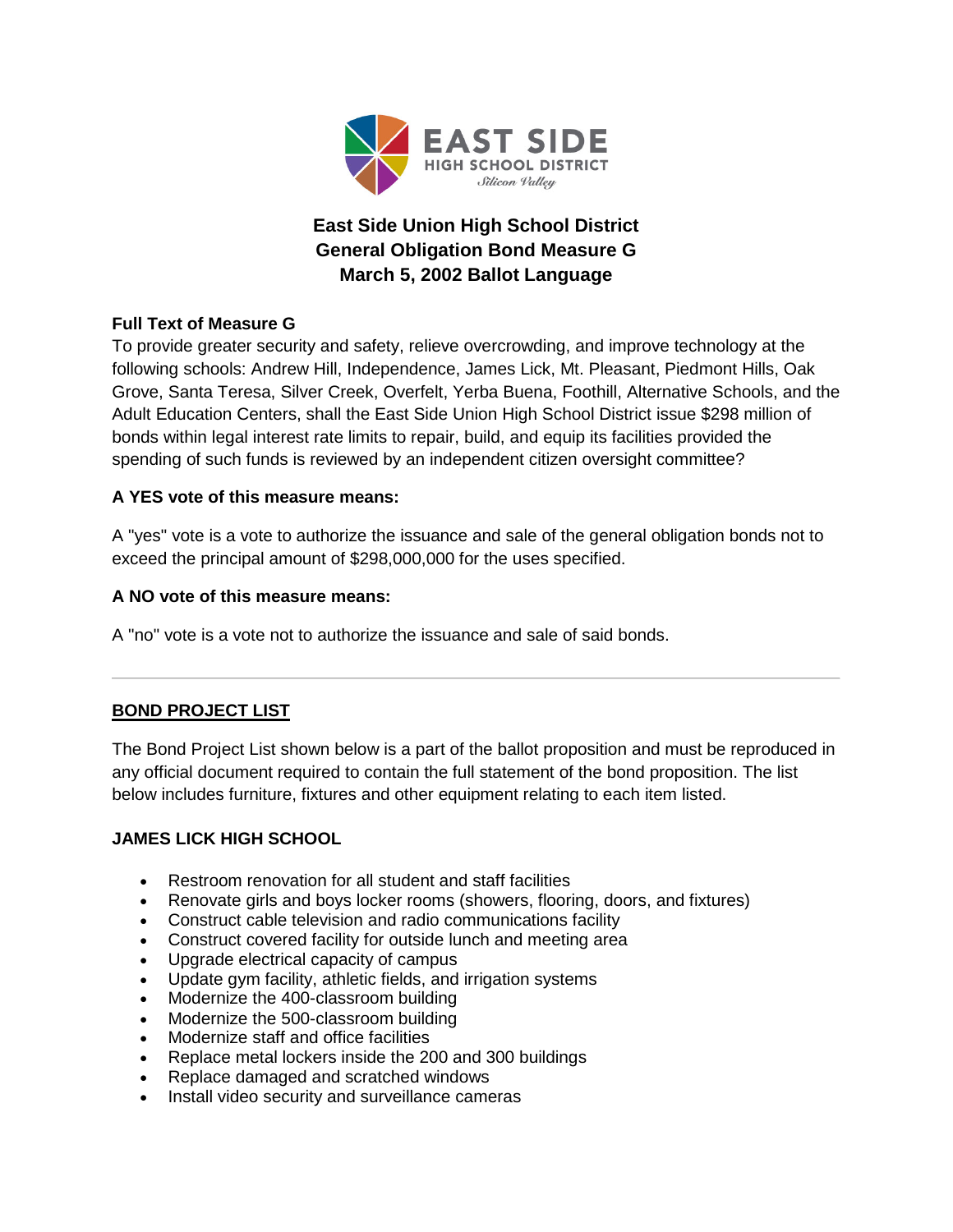- Renovate multi-purpose building
- Add storage buildings
- Upgrade computer related hardware and software

# **W.C. OVERFELT HIGH SCHOOL**

- Restroom renovation for all student and staff facilities
- Renovate multi-purpose building
- Modernize classroom Buildings B, C, D & E
- Upgrade plumbing
- Install a new hardwood gym floor
- Install new perimeter security fencing
- Renovate girls and boys locker rooms
- Install video security and surveillance cameras
- Upgrade electrical capacity of campus
- Replace roof systems campus wide
- Construct a new small gym
- Upgrade computer related hardware and software

# **SILVER CREEK HIGH SCHOOL**

- Restroom renovation for all student and staff facilities
- Upgrade public address systems including clocks/security/communications
- Replace damaged and scratched windows
- Replace leaking roofs and interior ceiling tile
- Install drainage system around running track
- Landscape deficient areas around campus
- Improve drainage system around theater building
- Renovate and update heating, ventilation and air conditioning (HVAC) systems
- Upgrade electrical capacity of campus
- Re-key all campus buildings for security purposes
- Replace all old lighting systems with new energy efficient lights
- Improve front entrance to school to enhance student drop-off and pick-up areas
- Upgrade computer related hardware and software

## **PIEDMONT HILLS HIGH SCHOOL**

- Renovate all classrooms and offices (including technology infrastructure and exterior)
- Restroom renovation for all student and staff facilities
- Upgrade security and fire alarm systems, and install video security cameras
- Install keycard entry system for security purposes
- Renovate and update heating, ventilation and air conditioning (HVAC) systems
- Replace campus wide irrigation system
- Improve campus walkways, landscaping, lighting, and outdoor benches
- Improve gates and fences to better control school access
- Design/construct more efficient student drop-off and pick-up areas
- Construct permanent buildings to replace portables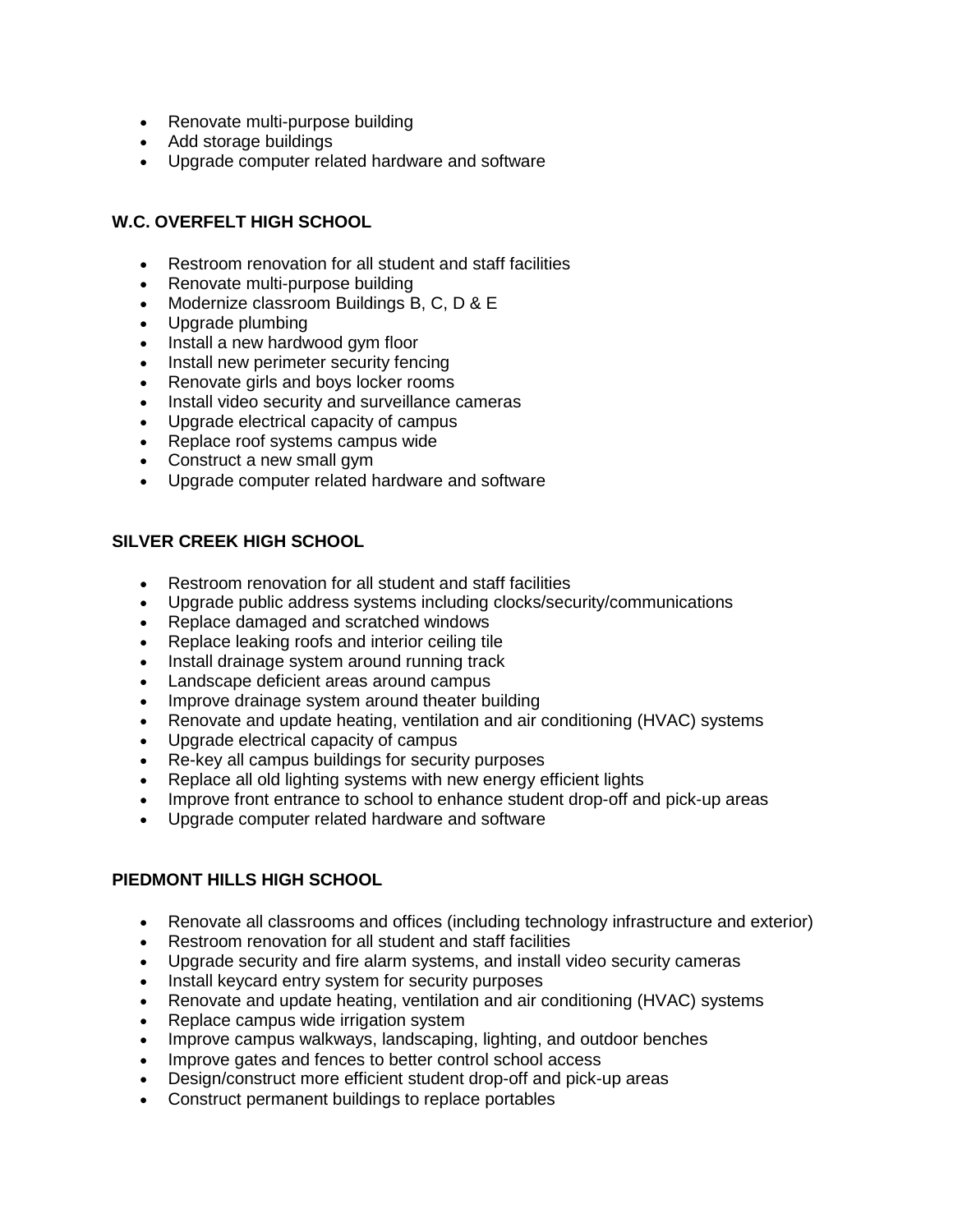• Upgrade computer related hardware and software

### **INDEPENDENCE HIGH SCHOOL**

- Restroom renovation for all student and staff facilities
- Renovate and update heating, ventilation and air conditioning (HVAC) systems
- Replace/repair all leaking roof systems
- Modernize classroom buildings
- Upgrade electrical capacity of campus
- Improve security/clocks/public address (PA) and communications systems
- Upgrade gym facilities
- Improve parking lots and front entrance of site
- Install security system and cameras for student safety
- Replace all scratched windows
- Paint and repair outside of all campus buildings
- Upgrade computer related hardware and software

#### **OAK GROVE HIGH SCHOOL**

- Restroom renovation for all student and staff facilities
- Install security cameras
- Track and field renovation
- Replace bleachers
- Construct a field house and snack shack
- Renovate Buildings J, U, and I
- Install a perimeter fence to the entire campus
- Repair/replace walks and parking lots as needed
- Paint and carpet as needed
- Replace windows and doors as needed
- Install lighting as needed
- Upgrade computer related hardware and software

## **MT. PLEASANT HIGH SCHOOL**

- Build a multi-purpose room
- Build a small gym
- Renovate classrooms as needed
- Build a bookroom
- Install a satellite delivery system
- Upgrade computer related hardware and software
- Install security cameras and renovate the faculty room
- Restroom renovation for all student and staff facilities
- Repair/replace walls as needed
- Build an additional parking area
- Fence the perimeter to the entire campus
- Install lighting as needed
- Install heating, ventilation and air conditioning (HVAC) systems as needed

## **ANDREW HILL HIGH SCHOOL**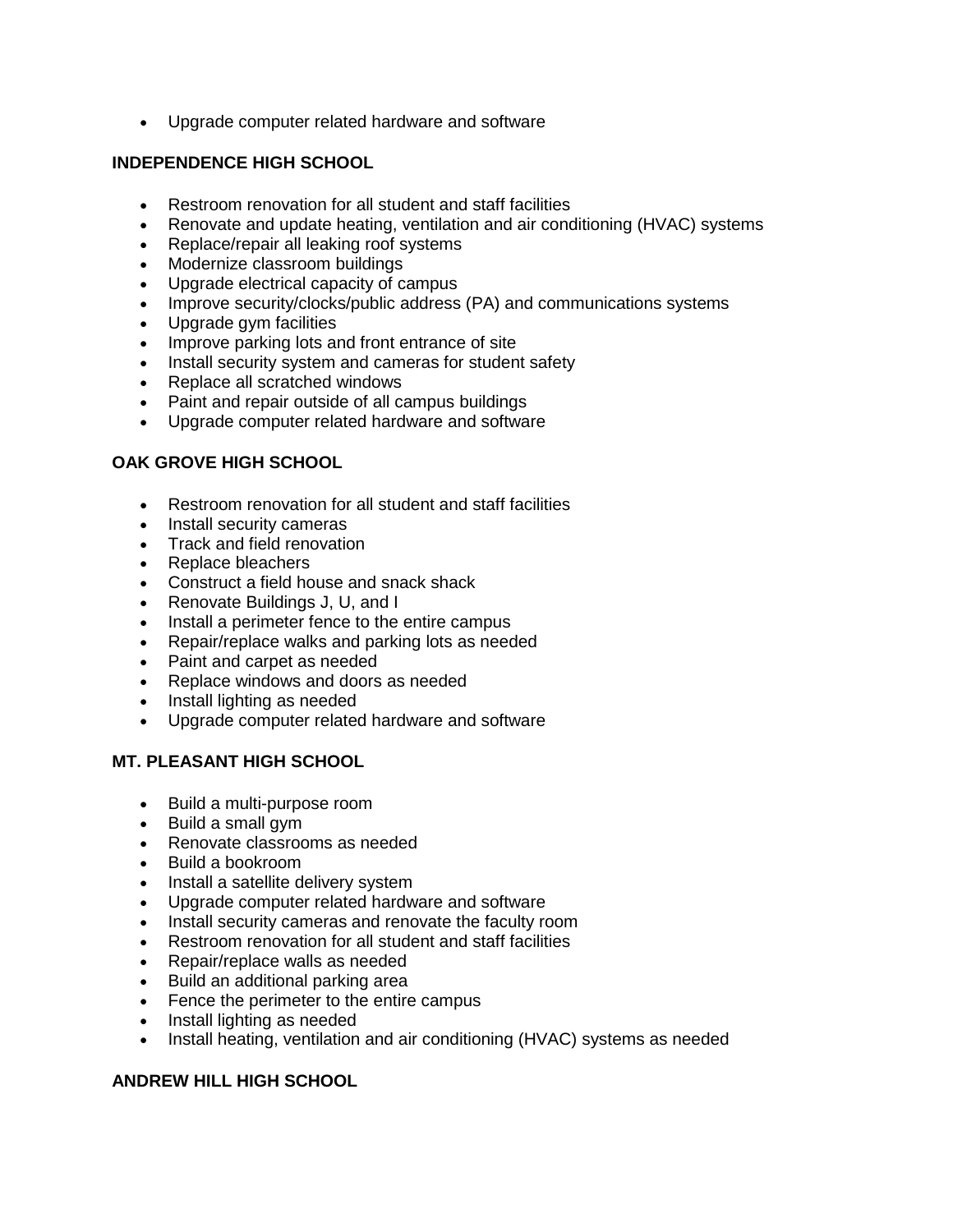- Rebuild Building 100
- Build a student service area
- Renovate the administration building
- Renovate the food services area
- Build a theater
- Landscape the campus
- Paint the entire campus
- Restroom renovation for all student and staff facilities
- Install security cameras
- Install a perimeter fence to the entire campus
- Build a covered overhang
- Repair/replace walks as needed
- Upgrade electrical capacity of campus
- Install lighting as needed
- Renovate the sports facilities
- Upgrade computer related hardware and software

## **YERBA BUENA HIGH SCHOOL**

- Restroom renovation for all student and staff facilities
- Renovate Buildings 200 and 700
- Install security cameras
- Remove the existing overhang, and replace with multi-purpose room
- Renovate the theater
- Renovate the gym and locker facilities
- Replace the track and field areas
- Install lighting as needed
- Landscape the campus
- Renovate Building 1000
- Reseal the parking areas
- Paint and carpet as needed
- Upgrade computer related hardware and software

## **FOOTHILL HIGH SCHOOL**

- Restroom renovation for all student and staff facilities
- Install a perimeter fence to the entire campus
- Install security cameras
- Renovate room G-8 for a staff workroom
- Convert room G-2 to independent study/technology areas
- Convert the existing staff area to a computer lab
- Upgrade electrical capacity of campus
- Asbestos removal of Building B
- Roof replacements
- Replace heating, ventilation, and air conditioning (HVAC) systems as needed
- Cosmetic exterior renovation to existing buildings
- Upgrade computer related hardware and software

## **SANTA TERESA HIGH SCHOOL**